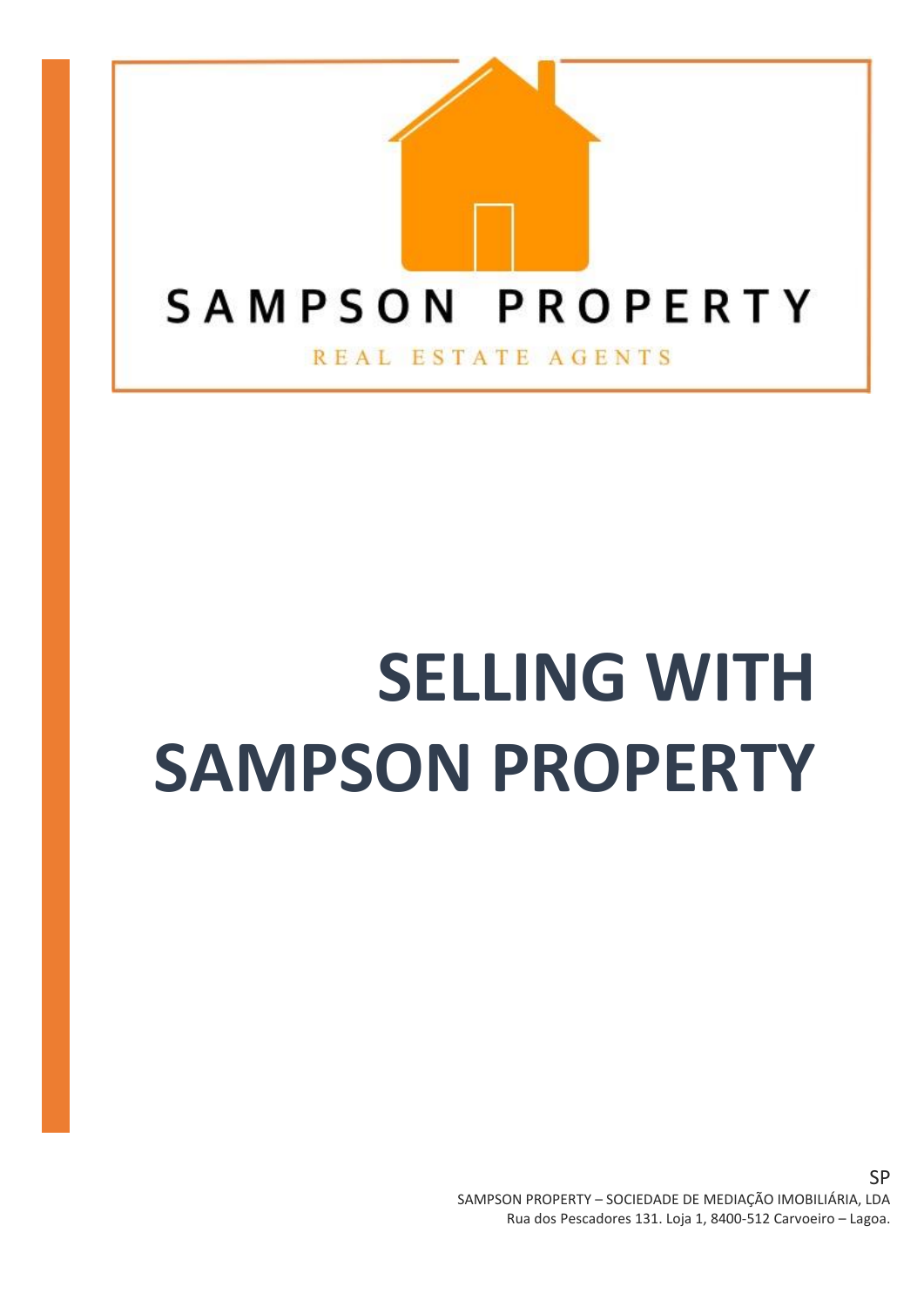

# No Sale, No Fee.

At Sampson Property we offer complete marketing for your home, with accessible low commissions and a high quality service throughout and a strict No Sale, No Fee policy.

## 1. Selling your property

Every property is unique and we create a bespoke marketing package for each individual client which includes the following to ensure we find the right buyer and the right price for your property:

- Professional selling particulars with High quality photography.
- 360º online tour of property
- We arrange a full Energy Performance certificate (required by law)
- Property portal listings: Including Rightmove, Zoopla, Green Acres, Imovirtual and Idealista ensuring maximum online coverage.
- Social Media marketing
- E-mail marketing combined with our database of buyers
- Branded sales board
- Viewing feedback
- Full sales progression
- Expert negotiation
- Knowledgeable sales staff
- Full inventory's, Meter readings & liaising with legal parties.

*External online advertising* - We understand the importance of giving your home maximum exposure in the market place and once your property is uploaded on our system it will also appear on portals such as Rightmove & Zoopla (targeting the UK market) and Green acres & Idealista (European market) as well as Imovirtual (Portuguese) and other portals.

*Social media marketing*– We are a young, dedicated team who work continuously to keep up to date with the ever evolving world of online and social media marketing and understand the growing importance of being seen across multiple platforms. Thanks to our wealth of experience in this specalised area of real estate marketing, we are able to strategically market properties through targeted campaigns across Facebook, Instagram, Twitter and YouTube, creating bespoke solutions to reach the right potential buyers. Sampson Property is active across social media while also works with a partner Facebook page with more than 10,000 followers, which has already assisted with a number of sales – you really can sell your property through social media when you know how to make it work for you!

*Finding the right buyers* - Your property will be sent out to carefully selected buyers and our database will also match your house to interested parties. Our knowledge and experience will highlight your property's best features to the best potential buyer. We also work in partnership with international agents widening our reach further and giving increased exposure to your property.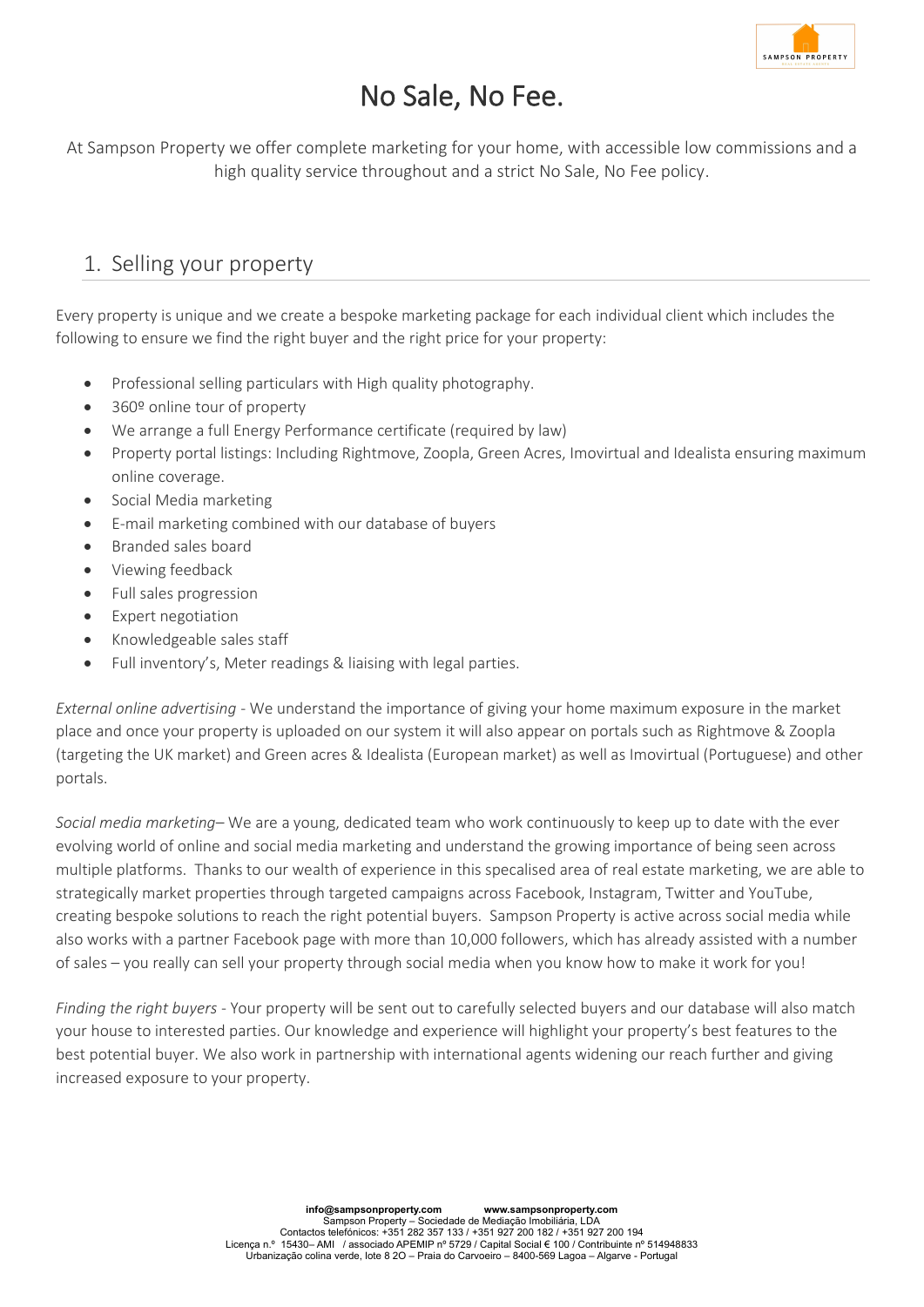

# 2. Keeping you up to date

We understand how important it is to be kept up to date with your property's progress and we promise clear and regular communication throughout your sale which includes all viewing feedback from our accompanied visits.

Once an offer has been accepted on your property you will continue to receive regular updates on the sale progression and included in our commission is compilation of housing inventory's and meter readings on completion.

### 3. Our Fees

At Sampson Property we believe in offering a professional service at an accessible and fair price. You no longer need to pay over the odds on selling commissions. The savings you make by paying a lower commission gives you the benefit of getting the very best price for your property and even the option of listing at a more attractive price or having room for negotiation.

#### We offer low commission with a high quality service and cost 50% less than our competitors

| Selling<br>price               | We charge<br>2,5% | 4%     | Industry<br>average<br>5% | 6%     | 10%     |
|--------------------------------|-------------------|--------|---------------------------|--------|---------|
| 100 000€                       | 2500              | 4000   | 5000                      | 6000   | 10 000  |
| 200 000€                       | 5000              | 8000   | 10 000                    | 12 000 | 20 000  |
| 250 000€                       | 6250              | 10 000 | 12 500                    | 15 000 | 25 000  |
| 300 000€                       | 7500              | 12 000 | 15 000                    | 18 000 | 30 000  |
| 400 000€                       | 10 000            | 16 000 | 20 000                    | 24 000 | 40 000  |
| 500 000€                       | 12 500            | 20 000 | 25 000                    | 30 000 | 50 000  |
| 750 000€                       | 18750             | 30 000 | 37 500                    | 45 000 | 75 000  |
| 1 000 000€                     | 25 000            | 40 000 | 50 000                    | 60 000 | 100 000 |
| Prices not including IVA (23%) |                   |        |                           |        |         |

The industry average for commission is 5% + IVA (at 23% this equates to almost 6% in total) which on a property of 400,000€ is almost 25,000€ including IVA + your legal fees (usually 1%) and perhaps capital gains\* as well.

For the same service, an exclusive contract with Sampson Property on a 400,000€ property would see your fees being only 12,300€ (including IVA), this is a total saving of 12,300€!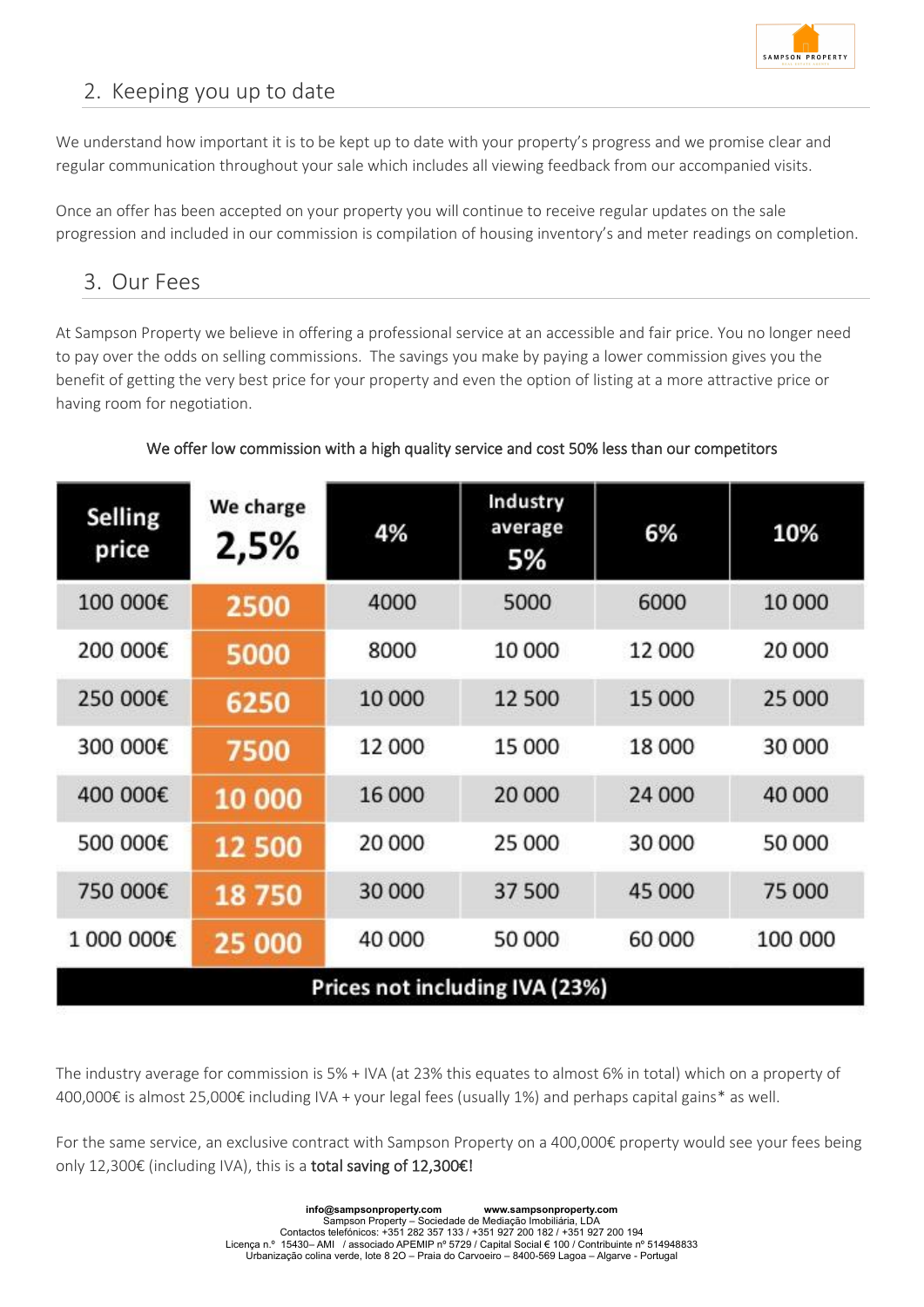

Our Non exclusive contracts (where you can list with multiple agencies) are subject to a commission rate of just 4% + IVA which is still 1% below the industry average.

Other selling costs to bear in mind:

#### Capital Gains Tax.

For non residents (or where the property is not your primary residence) there is currently a capital gains tax of 28%. This is calculated on the difference between the sale price and the purchase price (or construction price). There are certain costs you can offset against this tax, including refurbishments in the last 12 years (with receipts), purchasing taxes and costs, Real estate agent fees and inflation.

In the case that the property is your main residence and you reinvest the proceeds of the sale in another property within 36 months in the EU (or whom Portugal has agreements for the exchange of information in tax matters) you are exempt from this capital gains tax.

#### Legal Fees

It is advisable to have a Portuguese lawyer represent you in the sale of your property (One that also speaks your native language or English for translation of contracts). They will be responsible for updating property paperwork, checking contracts, signing on your behalf (if you are unable to attend a deed you can leave power of attorney with your lawyer) and any responsibility for any Capital gains liability. For this the average charge is 1% of the sale price of the property.

## No Sale, No Fee

We are confident that we will be able to sell your home, but if this is not the case, or if you choose to remove your property from the market, then you will not be charged for our services. At Sampson Property we pride ourselves on a fair and open service and if there is no sale, then there will be no fee, making selling with us a risk free process.